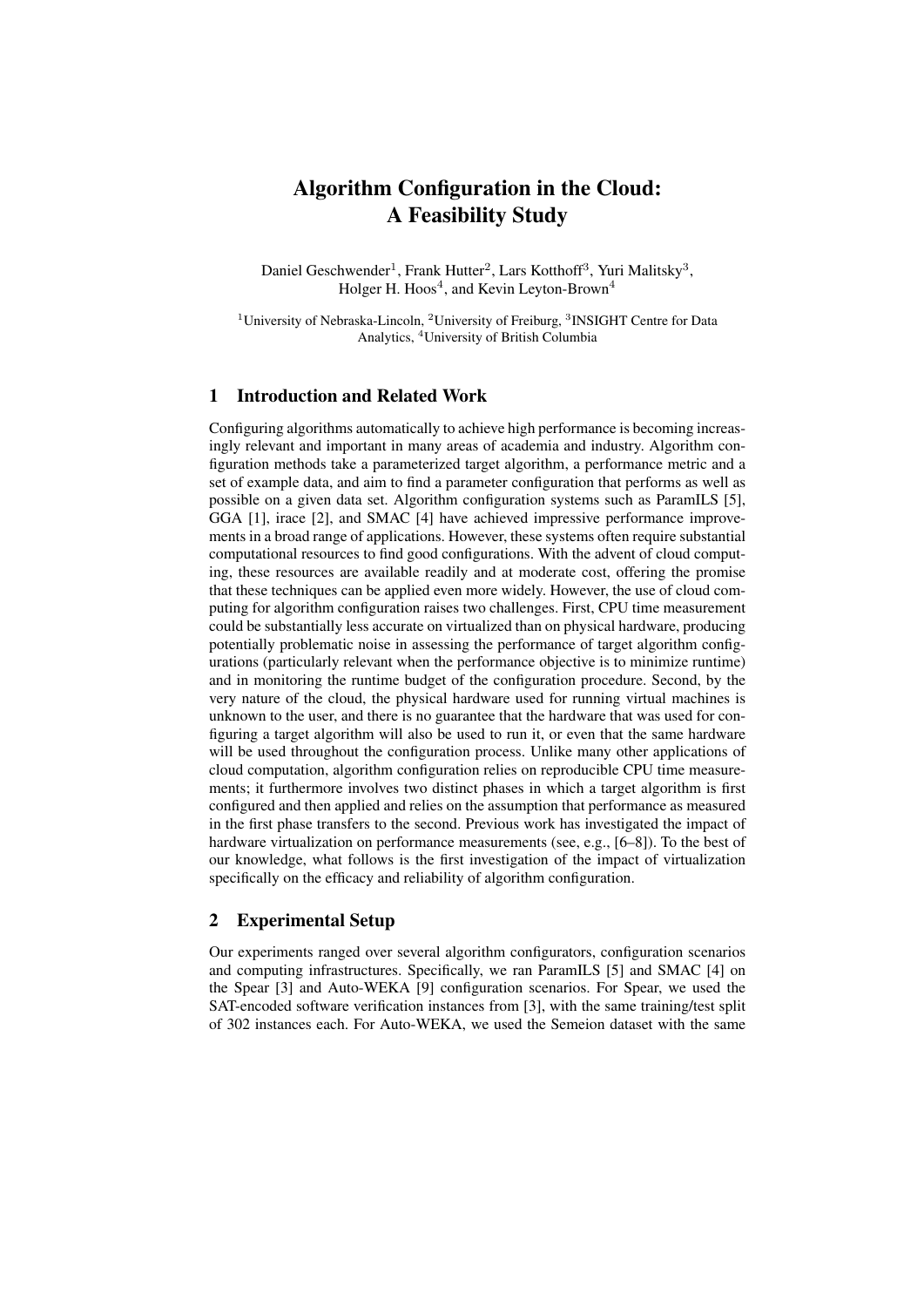training/test set split of 1116/447 data points used in [9]. The objective in these scenarios is to minimize runtime (Spear) and misclassification percentage (Auto-WEKA), respectively. The time limit per target algorithm run (executed during configuration or validation) is 300 CPU seconds (Spear) and 3600 CPU seconds (Auto-WEKA), respectively. We used the following seven computing infrastructures:

- Desktop: a desktop computer with a quad-core Intel Xeon CPU and 6GB memory;
- UBC: a research compute cluster at the University of British Columbia, each of whose nodes has two quad-core Intel Xeon CPUs and 16GB of memory;
- UCC: a research compute cluster at University College Cork, each of whose nodes has two quad-core Intel Xeon CPUs and 12GB of memory
- Azure: the Microsoft Azure cloud, with virtual machine instance type medium (2 cores, 3.5GB memory, \$0.12/hour)
- EC2-c1: the Amazon EC2 cloud, with virtual machine instance type  $c1$ . xlarge (8 cores, 7GB memory, \$0.58/hour)
- **EC2-m1:** the Amazon EC2 cloud, with virtual machine instance type  $m1$ . medium (1 core, 3.5GB memory, \$0.12/hour)
- EC2-m3: the Amazon EC2 cloud, with virtual machine instance type m3.2xlarge (8 cores, 30GB memory, \$1.00/hour)

For each of our two configuration scenarios, we executed eight independent runs (differing only in random seeds) of each of our two configurators on each of these seven infrastructures. Each configuration run was allowed one day of compute time and 2GB of memory (1GB for the configurator and 1GB for the target algorithm) and returned a single configuration, which we then validated on all seven infrastructures. On the larger EC2-c1 and EC2-m3 instances, we performed 4 and 8 independent parallel configuration/validation runs, respectively. Thus, compared to EC2-m1, we only had to rent 1/4 and 1/8 of the time on these instances, respectively. This almost canceled out with the higher costs of these machines, leading to roughly identical total costs for each of the machine types: roughly \$100 for the  $2 \cdot 2 \cdot 8$  configuration runs of 24h each, and about another \$100 for the validation of configurations from all infrastructures.

# 3 Results

We first summarize the results for the Auto-WEKA scenarios, which are in a sense the "easiest case" for automatic configuration in the cloud: in Auto-WEKA, the runtime of a single target algorithm evaluation only factors into the measured performance if it exceeds the target algorithm time limit of 3600 CPU seconds; i.e., target algorithm evaluations that run faster yield identical results on different infrastructures. Our experiments confirmed this robustness, showing that configurations resulting from configuring on infrastructure *X* yielded the same performance on other infrastructures *Y* as on *X*. While SMAC yielded competitive Auto-WEKA configurations of similar performance on all seven infrastructures (which turned out to validate almost identically on other infrastructures), the local search-based configurator ParamILS did not yield meaningful improvements, since Auto-WEKA's default (and its neighbourhood) consistently led to timeouts without even returning a classifier.

We turn to the Spear configuration scenario, which we consider more interesting, because its runtime minimization objective made it less certain whether performance would generalize across different infrastructures. In Figure 1, we visually compare the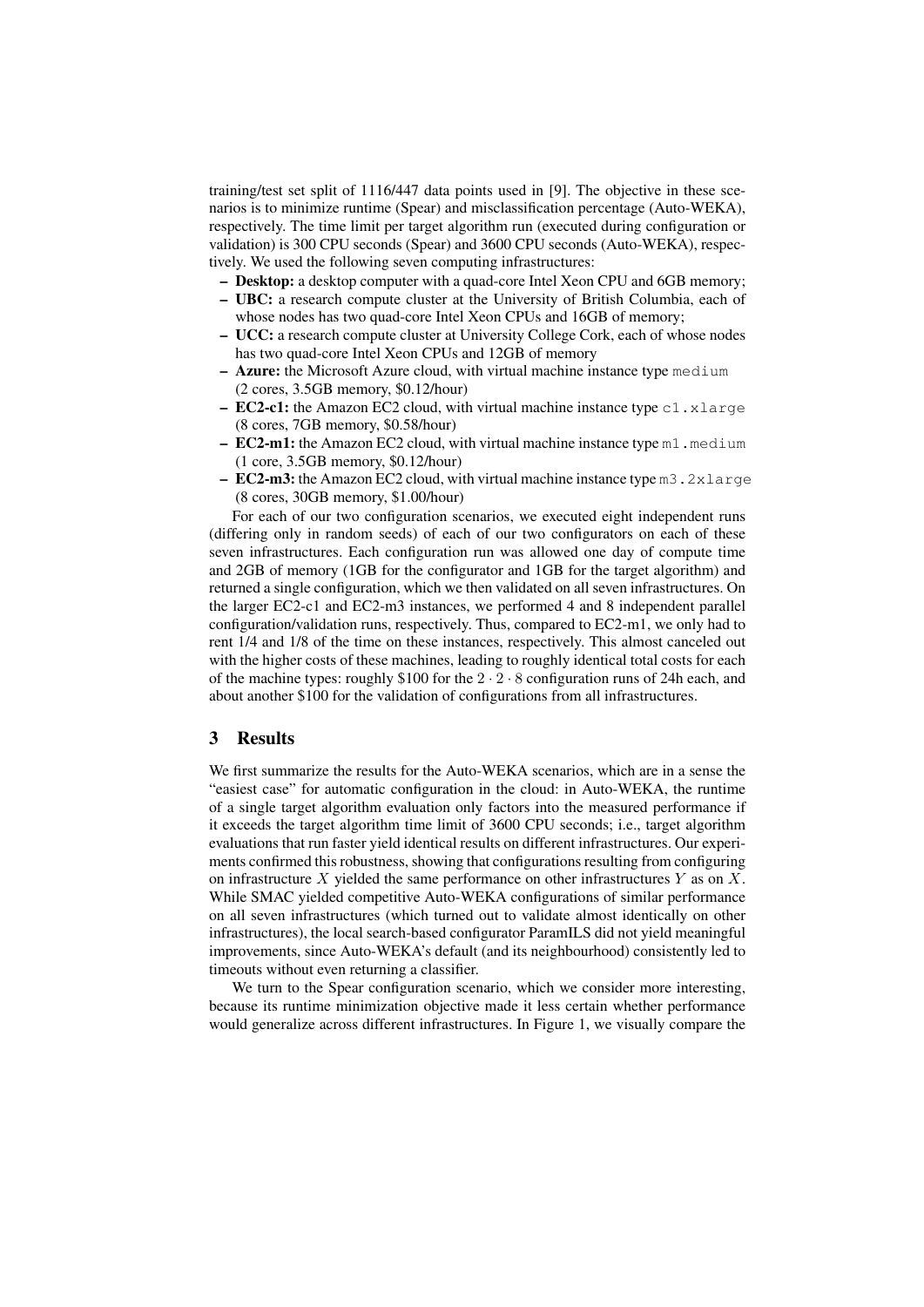

Fig. 1. Validation performance ( $log_{10}$  runtime) for Spear configurations found in 8 ParamILS runs with different random seeds on 3 different infrastructures. The shapes/colours denote the infrastructure the configuration was validated on.

|            | Desktop    | <b>UBC</b>    | UCC        | Azure      | $EC2-c1$   | $EC2-m1$   | $EC2-m3$   | median     |
|------------|------------|---------------|------------|------------|------------|------------|------------|------------|
| Desktop    | 0.54(0.67) | 0.52(0.76)    | 0.96(0.46) | 0.59(0.68) | 0.59(0.57) | 0.80(0.62) | 0.59(0.54) | 0.59(0.62) |
| <b>UBC</b> | 0.07(0.21) | 0.01(0.11)    | 0.17(0.21) | 0.22(0.45) | 0.19(0.18) | 0.19(0.16) | 0.15(0.31) | 0.17(0.21) |
| UCC        | 0.54(0.51) | 0.53(0.52)    | 0.56(0.09) | 0.60(0.07) | 0.59(0.61) | 0.58(0.42) | 0.58(0.42) | 0.58(0.42) |
| Azure      | 0.78(1.14) | 0.78(1.11)    | 0.81(1.03) | 0.81(1.02) | 0.81(1.00) | 0.81(1.01) | 0.82(0.99) | 0.81(1.02) |
| $EC2-c1$   | 0.53(0.52) | 0.16(0.51)    | 0.59(0.43) | 0.58(0.40) | 0.26(0.41) | 0.22(0.41) | 0.55(0.52) | 0.53(0.43) |
| $EC2-m1$   | 0.58(0.99) | 0.58(1.01)    | 0.59(0.93) | 0.65(0.92) | 0.62(0.85) | 0.62(0.88) | 0.57(0.89) | 0.59(0.92) |
| $EC2-m3$   | 0.00(0.55) | $-0.02(0.59)$ | 0.56(0.51) | 0.18(0.44) | 0.30(0.42) | 0.16(0.46) | 0.16(0.42) | 0.16(0.46) |

Table 1. Median test performance (and in parentheses, interquartile range) of the 8 Spear-SWV configurations identified by SMAC on the infrastructure in the row, validated on the infrastructure in the column. All numbers are medians of  $log_{10}$  runtimes over 8 runs, rounded to two decimal places. For each validation infrastructure, we bold-face the entry for the configuration infrastructure yielding the best performance.

performance achieved by configurations found by ParamILS on three infrastructures. We note that the variance across different seeds of ParamILS was much larger than the variation across infrastructures, and that the performance of configurations found on one infrastructure tended to generalize to others. This was true to a lesser degree when using SMAC as a configurator (data not shown for brevity); SMAC's performance was much more consistent across seeds (and, in this case, better than the ParamILS runs).

Table 1 summarizes results for configuration with SMAC, for each of the 49 pairs of configuration and test infrastructures. Considering the median performance results, we note that configuring on some infrastructures yielded better results than on others, regardless of the test infrastructure. For each pair  $(X,Y)$  of configuration infrastructures, we tested whether it is statistically significantly better to configure on *X* or on *Y* , using a Wilcoxon signed-rank test on the 56 paired data points resulting from validating the eight configurations found on *X* and *Y* on each of our seven infrastructures. Using a Bonferroni multiple testing correction, we found that UBC and EC2-m3 yielded statistically significantly better performance than most other infrastructures, EC2-c1 performed well, Desktop and UCC performed relatively poorly, and Azure and EC2 m1 were significantly worse than most other infrastructures. An equivalent table for ParamILS (not shown for brevity) shows that it did not find configurations as good as those of SMAC within our 1-day budget. Since the variation across configurations dominated the variation due to varying validation platforms, the relative differences across validation infrastructures tended to be smaller than in the case of SMAC.